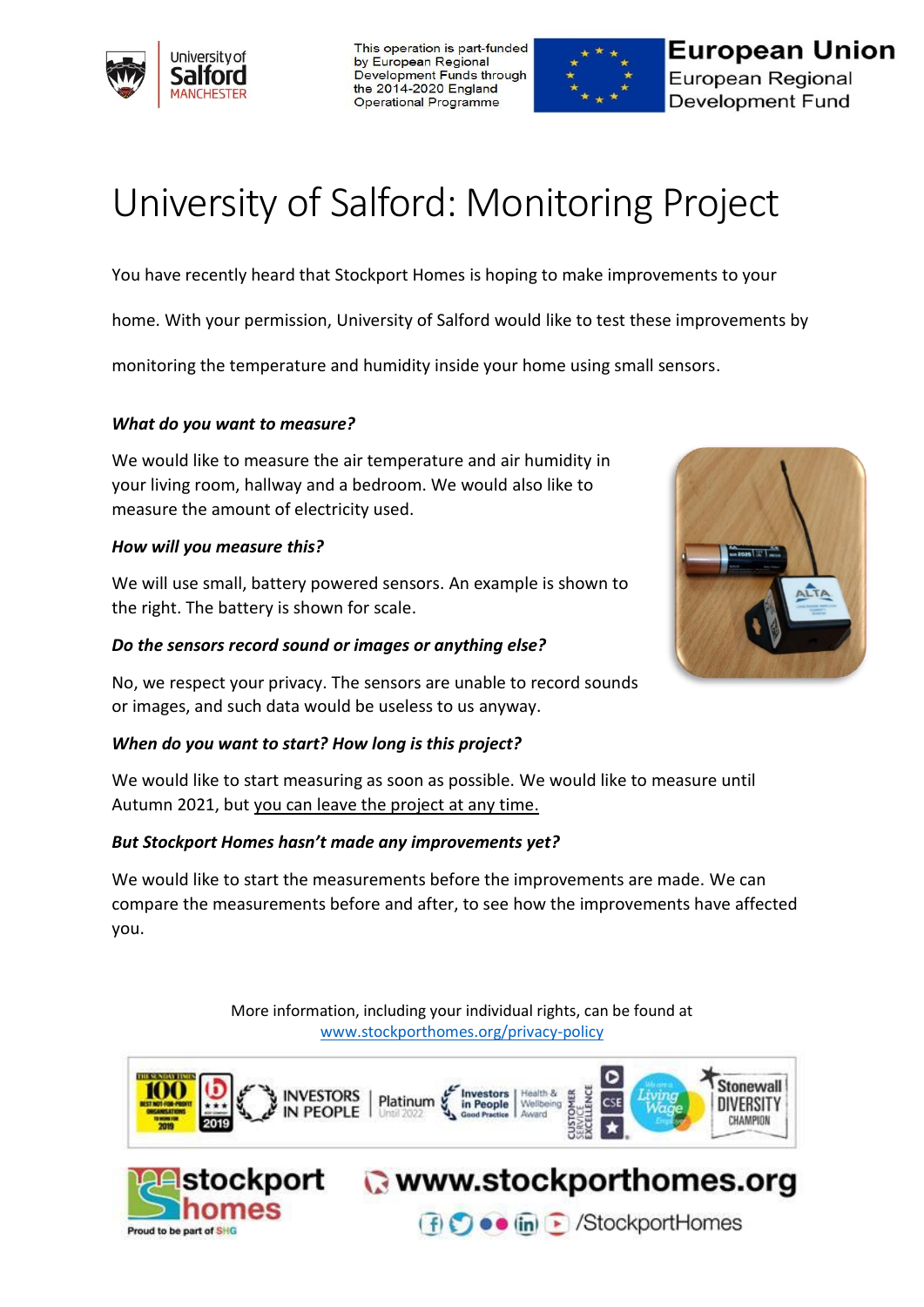

This operation is part-funded by European Regional Development Funds through the 2014-2020 England Operational Programme



# *Will this project affect the improvements my home receives?*

Not at all! If you want them, you will receive the planned improvements. Participating in this project or not participating will not affect this in any way.

# **More information regarding the sensors:**

### *What will be put into my home?*

The sensor system has three parts –

- **Air temperature and humidity sensors** These are the small sensors in the picture above. We would like to put one in the living room, one in the hallway, one in a bedroom.
- **Electricity sensor**

This is slightly larger than the temperature sensors. It will be placed next to your electric meter.

- **Base-station**

The sensors send their readings to the base-station, and the base-station sends the readings to the University of Salford. We would like to connect the base-station to your internet router, if you have one.

#### *Where will the sensors be placed?*

The temperature sensors need to be exposed to the air, away from radiators and direct sunlight. We will work with you to agree the best position.

### *How will the sensors be attached?*

We will use "3M Command-strip Poster Tabs" to attach the sensors to the wall. These are designed to be removed from the wall without causing any damage or leaving a mark.

### *How much electricity will the base-station use?*

Very little, about the same as a couple of large batteries in a year.

### *How much data will the base-station use?*

Very little data. Each sensor reading is a single line of text, so each day the base station will use less data than a small image file.

> More information, including your individual rights, can be found at [www.stockporthomes.org/privacy-policy](http://www.stockporthomes.org/privacy-policy)



(f) ● • (in) B /StockportHomes